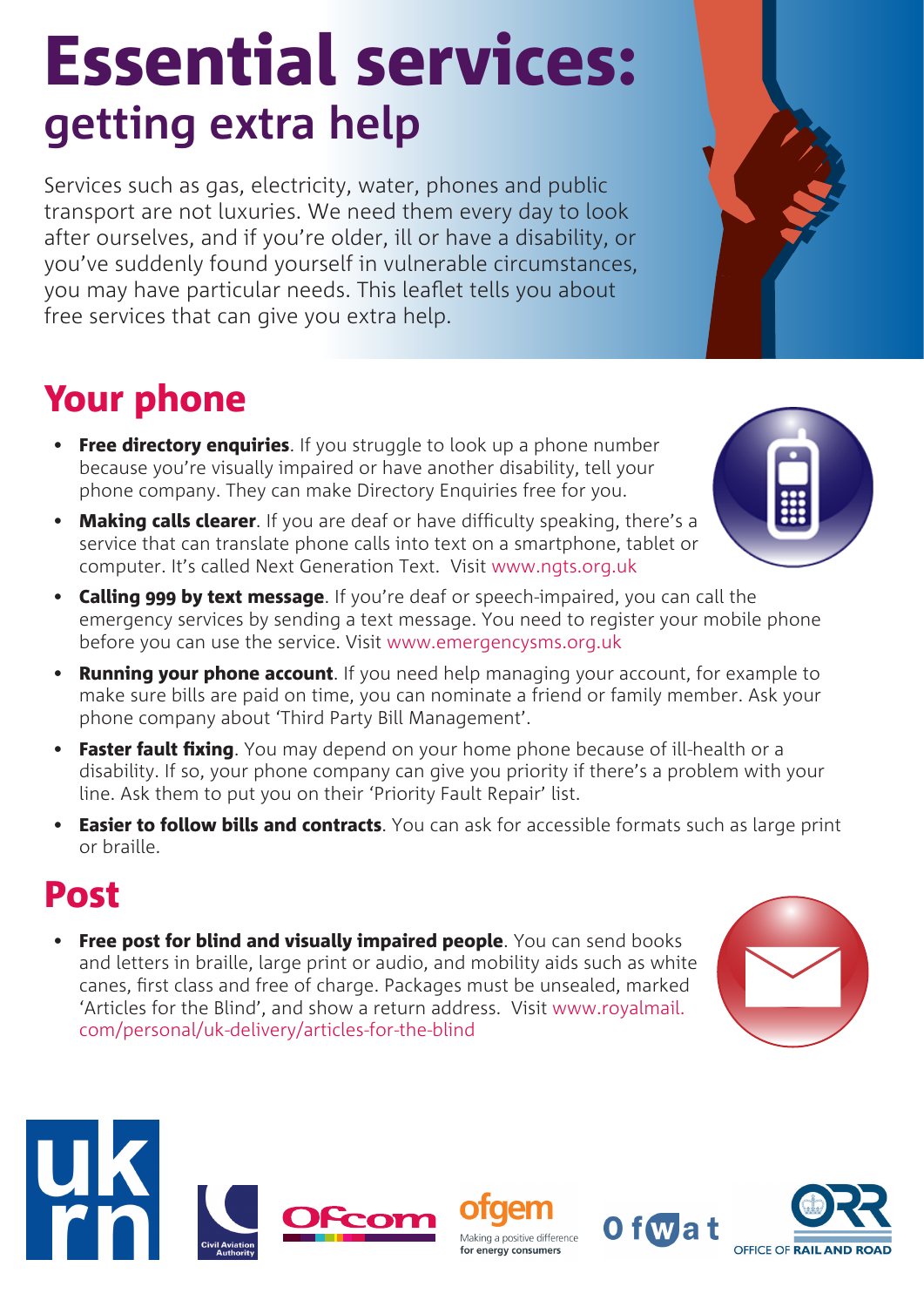#### Water

- Special assistance. If you have an impairment, disability or a relevant medical need, you can ask your water company to include you on their Special Assistance Register. This offers a range of services to meet particular needs.
- Bills and other literature in accessible formats. You can ask for large print, disc or braille communications, and have your bill read out to you over the phone before they send it.
- More warning of supply interruptions. Sometimes water companies need to turn off the water supply to do work in your area. Tell them now if you have special medical needs - for example, kidney dialysis at home - and they will give you early warning of their plans.
- Create a password. You can set a password that any water company employee will use if they knock on your door.
- **Moving your meter.** If you have a meter and it's difficult to reach and read, your water company may agree to move it for you. Alternatively, your company may offer help with meter reading so that you can monitor your water consumption.
- Capping your costs. If you need to use additional water for medical reasons, are receiving certain benefits and have a meter, there is a capped tariff called WaterSure.

# Gas and electricity

- Easy reach pre-payment meters. If you have a problem reaching your meter, your provider may agree to move it.
- Meter reading. If you struggle to read your meter, you may be able to ask your supplier to do it for you
- Become a priority customer. Customers with certain needs can ask for advanced notice if a supply is going to be interrupted, and to be put at the front of the queue to be reconnected.
- Request back-up facilities. You may be able to ask for alternative cooking and heating facilities if your energy supply is interrupted.
- Get a doorstep password. If anyone needs to call at your home, ask them to quote a password so you know they are genuine.
- Stay safe. Customers who receive certain benefits can ask for free safety checks of their gas appliances.
- Clear bills. You can ask for large print and braille communications.
- **Copy a friend**. You can ask for a copy of your bills to be sent to a trusted friend or family member for checking.



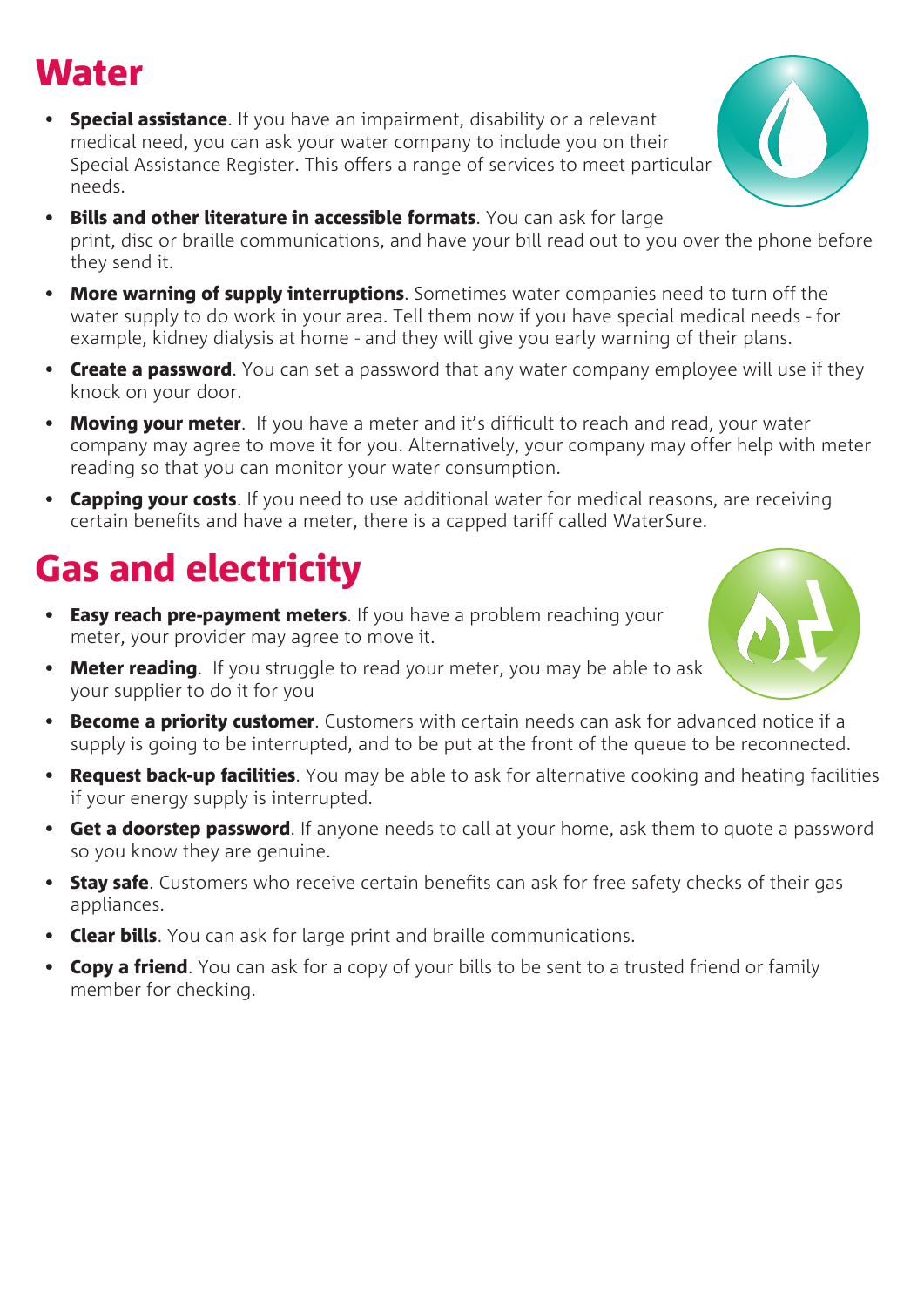# Travel by bus

Buses are an essential service for many people, but are not regulated in the same way as the other services in this leaflet. Thanks to Bus Users UK (which campaigns for the rights of bus users) and the Department for Transport for providing the information below.



- Do vou have a wheelchair? Most buses built since 2000 are wheelchair accessible. By law, single deck buses must have a ramp and a suitable wheelchair space by 2016, and larger local buses must have the same by 2017.
- What about mobility scooters? There is no law requiring buses to carry mobility scooters; it's at the discretion of the bus company. Many bus companies will assess your scooter and, if it meets their requirements, they'll issue you with a permit allowing you to take your scooter on the bus. The requirement is usually that it's a 'Class 2' scooter (not a 'Class 3' that can do 6-8mph) and that it's no more than 600mm wide and 1,000mm long.
- Free bus travel. Eligible older and disabled people can apply for a bus pass which will enable them to travel for free on off-peak local bus services throughout England.
- Eligible older people must live in England and have reached either their state pension age (women) or the state pension age of a woman born on the same day (men). You can find out more at www.gov.uk/apply-for-elderly-person-bus-pass or by contacting your council.
- Eligible disabled people must live in England and have a disability which meets at least one of seven published criteria. You can find out more at www.gov.uk/apply-for-disabled-bus-pass or by contacting your council.
- **Additional concessions are available in some areas**. These might allow people with an eligible disability to be accompanied by a companion free of charge, for older people to access free travel before they reach state retirement age or for pass holders to travel during peak hours or on other modes of transport. Contact your council for full details of what is available in your area.
- Concessionary travel outside England is the responsibility of the Scottish, Welsh and Northern Irish Governments.

### Travel by rail

• Help on your journey. Certain customers can book assistance to help them travel by train. Rail staff can help passengers plan journeys, book tickets and make reservations. They can also help you at stations and on board trains.



- **Information about this help**. To see the help available, ask at your station for the leaflet called 'Making Rail Accessible: Helping older and disabled people'. You will also find it on the train operators' websites. Or you can call 08457 484950 or visit the National Rail Enquiries website. It tells you how to get the help you need, and also provides links to the train operators' own sites.
- **Stations Made Easy**. This internet tool helps you to find your way around stations. So, for example, you can plan a route that avoids stairs. It includes photographs and maps, as well as information about facilities such as accessible WCs. Visit http://www.nationalrail.co.uk/ stations destinations and enter the station you want to see.
- The Disabled Person's Railcard. This gives discounts on fares for disabled people and their travelling companions. To find out more visit http://www.disabledpersons-railcard.co.uk
- Help with luggage. You can ask for assistance with your bags, but this does need to be arranged in advance.